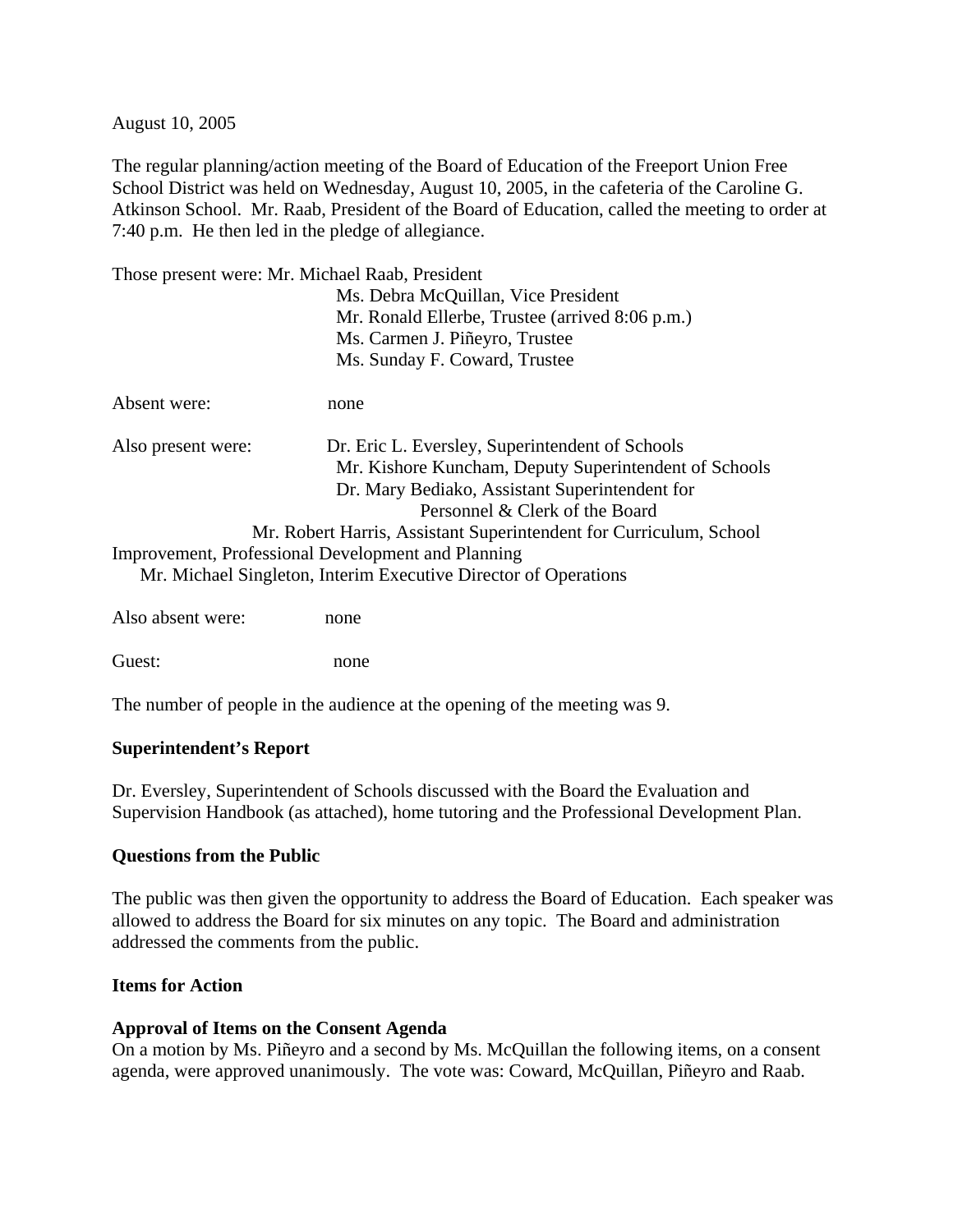#### **Leave of Absence**

Be It Resolved that the Board hereby grants a request for leave for the following staff members as listed:

**Mark Surval**, Elementary Teacher, extension of a leave, from June 13, 2005 through June 30, 2005, for health reasons.

**Julissa Ramos**, Lab Facilitator, effective September 1, 2005 through June 30, 2006, for childcare.

**James Mele**, Physical Education Teacher, effective September 1, 2005 through June 30, 2006, for personal reasons.

#### **Change of Status**

BE IT RESOLVED that the Board of Education of the Freeport Union Free School District hereby changes the status of the following individuals:

**Maria Garcia**, from 10 Month Cleaner to 12 Month Cleaner effective July 27, 2005. **Jason Rivera**, from 10 Month Cleaner to 12 Month Cleaner effective July 27, 2005. **Ana Alves Lee**, from 10 Month Cleaner to 12 Month Cleaner effective July 27, 2005.

#### **Resignation of Staff**

Be It Resolved that the Board of Education of the Freeport Union Free School District hereby accepts the letter(s) of resignation from the following staff members as listed in the following Change of Status Report - Resignation.

**Brendan Cusack,** English Teacher, effective August 1, 2005. **Michael Meittinis**, Physical Education Teacher, effective June 7, 2005. **Mitchell Levy**, Elementary Teacher, effective July 19, 2005. **Michaeline Drakoulis**, Science Teacher, effective August 29, 2005. **Daniel Rodriguez**, 12 Month Cleaner, effective July 8, 2005. **Consuelo Velez**, Elementary Teacher, effective July 31, 2005. **Wendy Haise**, English Teacher, effective July 31, 2005. **Stephanie Lecoin**, part-time Teaching Assistant, effective August 31, 2005. **Elyssa Wellen**, Elementary Teacher(LOA), effective July 14, 2005. **Nicole Jackson**, full-time Teaching Assistant, effective July 29, 2005. **Stuart Goldhirsch**, Science Teacher, effective August 31, 2005. **Ana Zambrano**, part-time Teaching Assistant, effective July 29, 2005.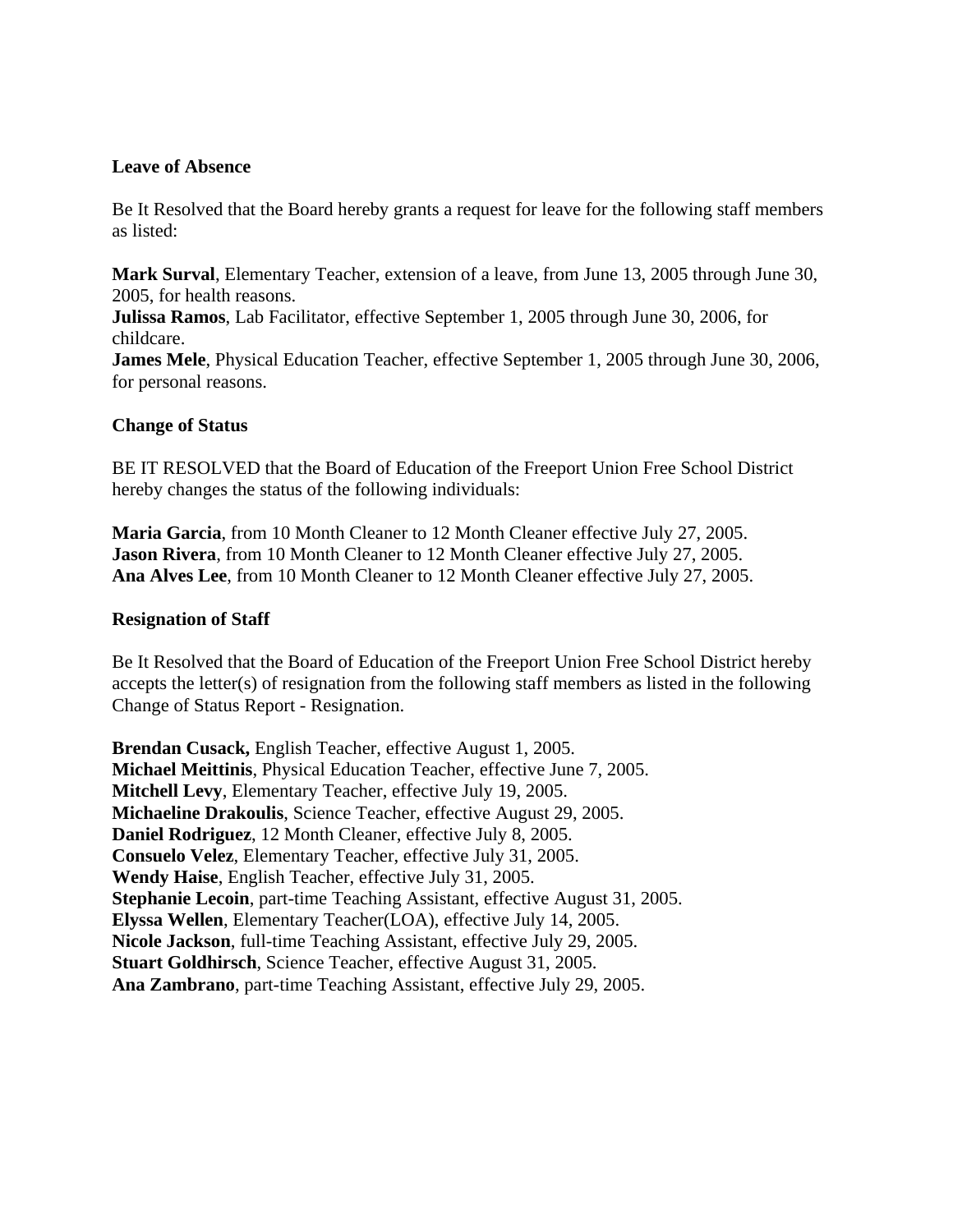# **Retirement of Staff**

BE IT RESOLVED that the Board of Education of the Freeport Union Free School District hereby accepts the letter(s) of resignation for the purpose of retirement from the following staff member as listed:

**Paula Zegans**, Senior Typist Clerk, effective September 2, 2005, after serving the children of Freeport for more than 21 years.

# **Appointment of Staff Report**

Be It Resolved that the Board of Education of the Freeport Union Free School District, upon the recommendation of the Superintendent, hereby appoints the individuals listed in the Appointment of Staff Report - Probationary, in accordance with the rules of the Board of Regents. These individuals shall possess appropriate certification allowing them to serve as teachers in the public schools of New York.

#### **Instructional Appointments**

**Doris Bowers**, Special Education Teacher, (replacing Y. Davis, resigned) a probationary appointment effective September 1, 2005 through August 31, 2007. Compensation shall be on step 3-2A of the U7D Schedule at \$59,344. Assignment: Dodd.

**Adam Thyberg**, Art Teacher, (new) a probationary appointment effective September 1, 2005 through August 31, 2008. Compensation shall be on step 1 BA of the Bachelor Schedule at \$46,329. Assignment: FHS.

**Cherie Ristano**, Science Teacher, (replacing M. Drakoulis, resigned) a probationary appointment effective September 1, 2005 through August 31, 2008. Compensation shall be on step 2-1C of the U7C Schedule at \$53,111. Assignment: FHS.

**Elyssa Wellen**, Elementary Teacher, (replacing M. Levy, resigned) a probationary appointment effective September 1, 2005 through August 31, 2008. Compensation shall be on step 1-1A of the U7C Schedule at \$46,329. Assignment: Archer.

**Raquel Marmol**, Elementary Teacher (bilingual), (replacing V. Teshin-Anderson, resigned) a probationary appointment effective September 1, 2005 through August 31, 2008. Compensation shall be on step 1-1A of the U7C Schedule at \$46,329. Assignment: Columbus.

**Vanessa Schack**, English Teacher, (replacing B. Cusack, resigned) a probationary appointment effective September 1, 2005 through August 31, 2008. Compensation shall be on step 1-2A of the U7D Schedule at \$54,720. Assignment: FHS.

**Timothy Thom**, Physical Education Teacher, (replacing M. Meittinis, resigned) a probationary appointment effective September 1, 2005 through August 31, 2008. Compensation shall be on step 1-2A of the U7D Schedule at \$54,720. Assignment: Giblyn.

**Joanne Graziani**, English Teacher, (replacing N. Kelly, resigned) a probationary appointment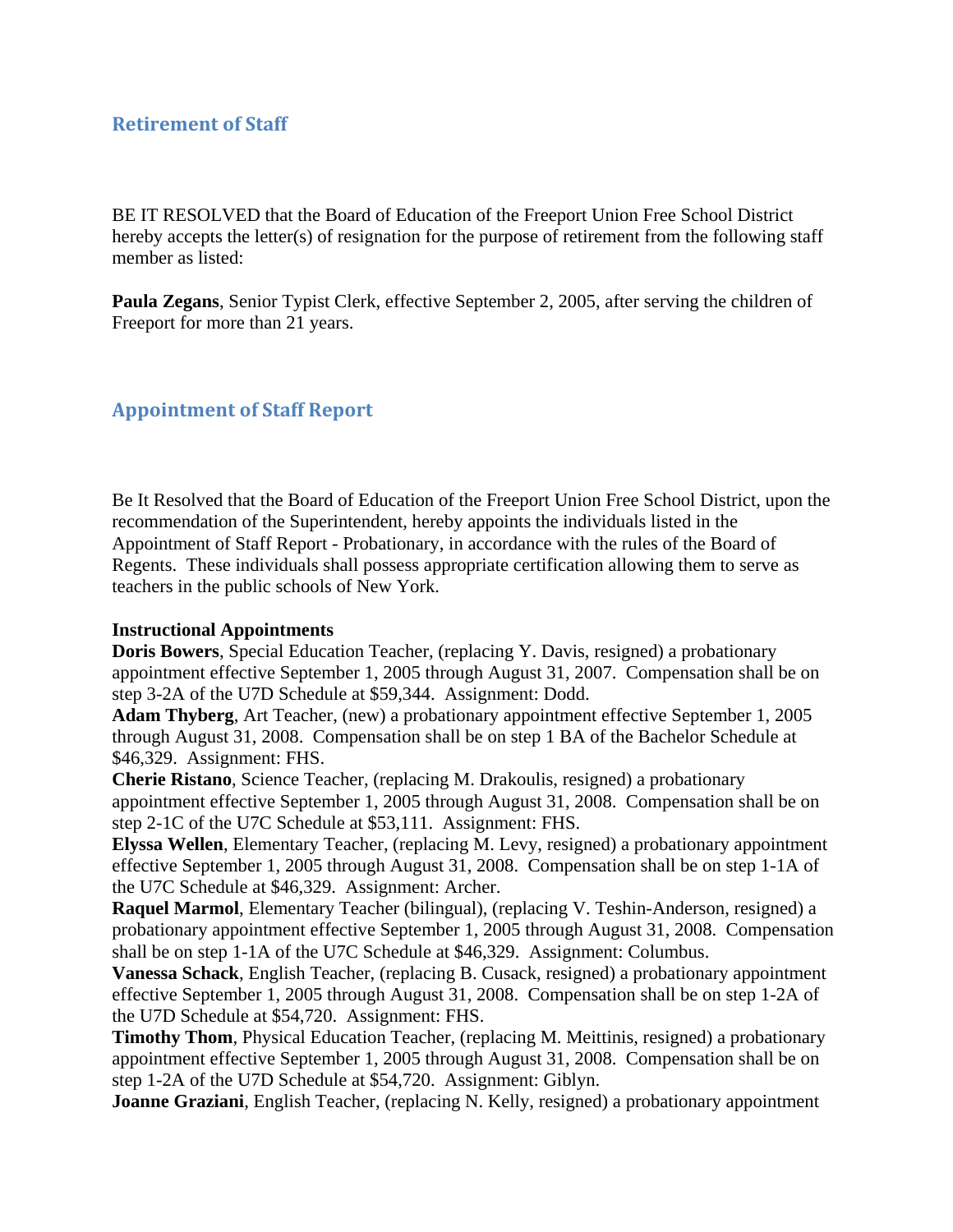effective September 1, 2005 through August 31, 2007. Compensation shall be on step 5-2A of the U7D Schedule at \$63,989. Assignment: FHS.

**Kimberly Kutcher**, Home and Careers Teacher, (replacing M. Venair, retired) a probationary appointment effective September 1, 2005 through August 31, 2008. Compensation shall be on step 1-1A of the U7C Schedule at \$46,329. Assignment: Dodd.

**Kim Haynes**, English Teacher, (replacing W. Haise, resigned) a probationary appointment effective September 1, 2005 through August 31, 2007. Compensation shall be on step 5 of the 2E Schedule at \$69,307. Assignment: FHS.

**Francesco Romano**, Science Teacher, (replacing S. Hawthorne, resigned) a probationary appointment effective September 1, 2005 through August 31, 2008. Compensation shall be on step 1A-2 of the U7C Schedule at \$48,370. Assignment: FHS.

**Stacey Portmore**-**Davies**, English Teacher, (replacing C. Marcus, retired) a probationary appointment effective September 1, 2005 through August 31, 2008. Compensation shall be on step 2-F1 of the 47D Master Schedule at \$56,431. Assignment: Dodd.

#### **Temporary Instructional Appointments**

**Erica Spiezio**, Elementary Teacher, (replacing Donna Snider, LOA) a temporary appointment effective September 1, 2005 through June 30, 2006. Compensation will be on step 1-2A of the U7D Schedule at \$54,720. Assignment: Bayview.

**David Beal**, Elementary Teacher, (replacing L. Malone, LOA) a temporary appointment effective September 1, 2005 through June 30, 2006. Compensation will be on step 2-2A of the U7D Schedule at \$57,033. Assignment: Bayview.

**Jonathan Geller**, 3/5 Math Teacher, (new) a temporary appointment effective September 1, 2005 through June 30, 2006. Compensation shall be on step 1MA of the Masters Schedule at \$32,832 (3/5). Assignment: FHS.

**Jennifer Roddy,** Art Teacher, (replacing K. Rosenstock, LOA) a temporary appointment effective September 1, 2005 through January 31, 2006. Compensation shall be on step 1-1A of the U7C Schedule at \$46,329. Assignment: Atkinson.

**Justina Rocca,** Permanent Substitute, (replacing A. Heverin, annual appointment) a temporary appointment effective September 1, 2005 through June 30, 2006. Compensation shall be according to the Substitute Pay Rate at \$125 per day. Assignment: Archer.

**Stefanie Canone**, Social Studies Teacher, (replacing T. Adames, LOA) a temporary appointment effective September 1, 2005 through June 30, 2006. Compensation will be on step 1-2A of the U7D Schedule at \$54,720. Assignment: FHS.

**Roberta Rizzo**, Permanent Substitute, (replacing A. Umphlett, annual appointment) a temporary appointment effective September 1, 2005 through June 30, 2006. Compensation shall be according to the Substitute Pay Rate at \$125 per day. Assignment: Atkinson.

**Laura Morrison**, Permanent Substitute, (replacing L. Morrison, annual appointment) a temporary appointment effective September 1, 2005 through June 30, 2006. Compensation shall be according to the Substitute Pay Rate at \$125 per day. Assignment: Atkinson.

**Daniel Wittich**, Permanent Substitute, (replacing K. Fitzgerald, annual appointment) a temporary appointment effective September 1, 2005 through June 30, 2006. Compensation shall be according to the Substitute Pay Rate at \$125 per day. Assignment: Columbus.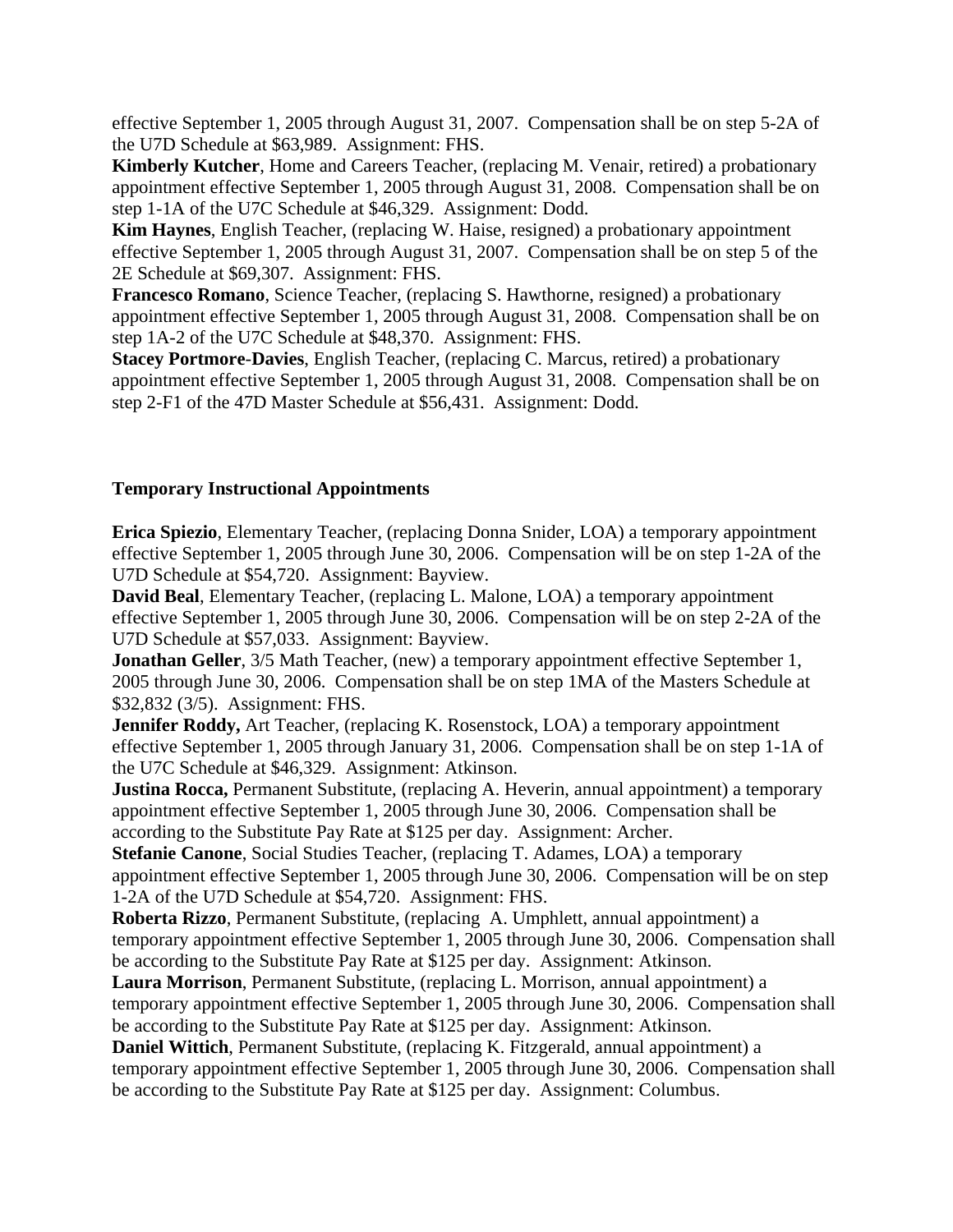**Jennifer Ferrarelli**, Permanent Substitute, (replacing T. Baker, annual appointment) a temporary appointment effective September 1, 2005 through June 30, 2006. Compensation shall be according to the Substitute Pay Rate at \$125 per day. Assignment: Atkinson.

**Charles Gilreath**, Physical Education Teacher, (replacing J. Mele, LOA) a temporary appointment effective September 1, 2005 through June 30, 2006. Compensation shall be on step 1-1A of the U7C Schedule at \$46,329. Assignment: Bayview.

**Malissa Godfrey**, English Teacher, (replacing L. Lofberg, LOA) a temporary appointment effective September 1, 2005 through June 30, 2006. Compensation shall be on step 2A-1 of the U7D Schedule at \$54,720. Assignment: Dodd.

Civil Service Category Appointments

Be It Resolved that the Board of Education of the Freeport Union Free School District hereby appoints the individuals as listed in the attached Appointment of Staff Report - Civil Service, in accordance with Civil Service Rules and Regulation.

**Denise Barry**, Clerk Typist (10 Month), (replacing M. Richardson, retired) a probationary appointment effective September 1, 2005 for 26 weeks upon Civil Service approval. Compensation shall be according to the Clerical Salary Schedule at \$25,176. Assignment: Giblyn.

**Clarisa Espinal,** Clerk Typist (12 Month), (replacing L. Greeley, resigned) a probationary appointment effective July 11, 2005 for a period of 26 weeks upon Civil Service approval. Compensation will be according to the Clerical Salary Schedule at \$30,208. Assignment: Administration.

**Marta Agostini**, Typist Clerk (part-time), (replacing R. Cerchia, deceased) a probationary appointment effective July 1, 2005 for a period of 26 weeks upon Civil Service approval. Compensation for this position shall be according to the Clerical Salary Schedule at \$15,105. Assignment: Administration.

**Josue Muralles**, 12 Month Cleaner, (replacing M. Travers, resigned) a temporary appointment effective July 27, 2005. Compensation for this position shall be on step 1 of the Cleaner Schedule at \$28,796. Assignment: Columbus.

**Hameen Butler**, 12 Month Cleaner, (replacing G. Carter, resigned) a temporary appointment effective July 27, 2005. Compensation for this position shall be on step 1 of the Cleaner Schedule at \$28,796. Assignment: Giblyn.

**Michael Haggerty**, 12 Month Cleaner, (replacing M. Cuomo, resigned) a temporary appointment effective July 27, 2005. Compensation for this position shall be on step 1 of the Cleaner Schedule at \$28,796. Assignment: FHS.

# **Approval of CSE and PSE Meetings**

BE IT RESOLVED that the Board of Education hereby accepts the minutes of the meetings of the committees on special education and preschool special education for the following dates:

April 15, 2005; April 21, 2005; May 9, 2005; May 11, 2005; May 18, 2005; May 20, 2005; May, 25, 2005; June 9, 2005; June 10, 2005; June 16, 2005; June 17, 2005; June 22, 2005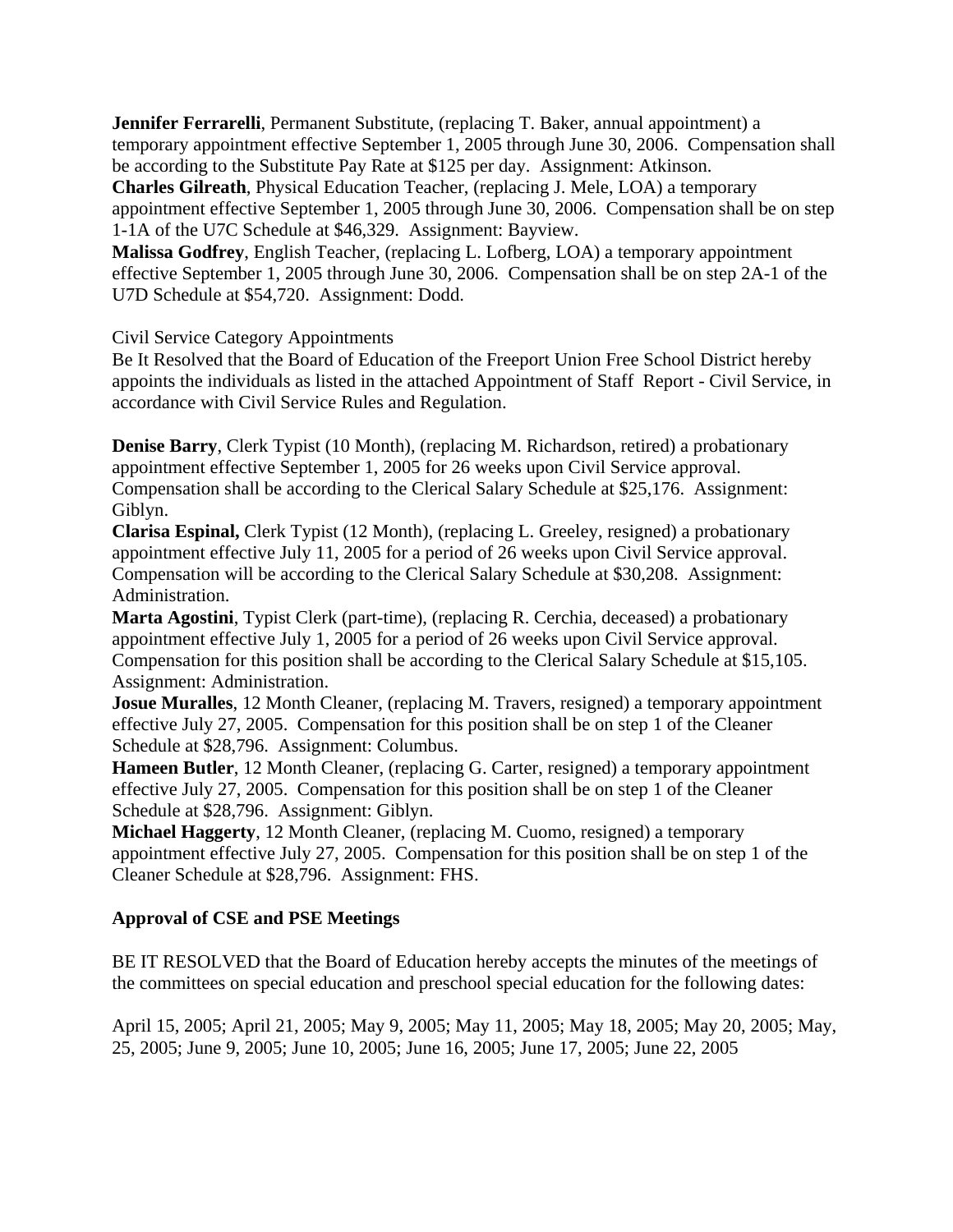### **Amended Resolution for Conference Attendance and Reimbursement of Expenses for Board of Education Members**

Ms. Coward made the following motion:

BE IT RESOLVED that the Board of Education of the Freeport Union Free School District herewith approves the attendance by Board of Education Members at any conferences, workshops, training sessions, educational information sessions and any other presentations by the educational organizations and institutions set forth below for the 2005-2006 school year: The National School Boards Association The Nassau-Suffolk School Boards Association The New York State School Boards Association New York State Education Department Reform Educational Financing Inequities Today (R. E. F. I. T.) New York State Magnet Schools Board of Cooperative Educational Services (BOCES) **SCOPE** 

BE IT FURTHER RESOLVED that Board members who want to participate in conferences, programs, workshops and training sessions sponsored by any other educational organizations or institutions should obtain prior approval from the Board.

BE IT FURTHER RESOLVED and in keeping with our Mission and Vision Statements, the Board of Education is committed to the education of the children of Freeport and to that end, wishes to participate in any and all programs which will help our Board enhance, enrich and improve our students and help them become life long learners.

The Board has determined that attendance of Board Members at conferences, workshops, training sessions, educational information sessions and any other presentations by educational organizations and institutions is in the best interest of the District and therefore has determined to reimburse attending Board Members for all reasonable and appropriate expenses, which may be prepaid by the District if appropriate, including meal, transportation, and lodging costs and registration fees. Reimbursement for meals shall be at a reasonable non-lavish cost. Detailed bills must be submitted to justify meal expenses. Transportation costs, which may be prepaid by the District if appropriate, will be reimbursed after careful consideration of the most economical and practical means of transportation available. Registration, workshop and other fees as itemized in conference literature will be reimbursed at actual cost, or pre-paid by the District. Reimbursement or pre-payment for lodging will be at a rate not in excess of the rate charged by the meeting hotel. Attending Board Members will be provided with tax exemption certificates for use if applicable.

Ms. Piñeyro seconded the motion and it was passed unanimously. The vote was: Coward, McQuillan, Piñeyro and Raab.

#### **Adoption of the Evaluation & Supervision Handbook**

Ms. McQuillan made the following motion: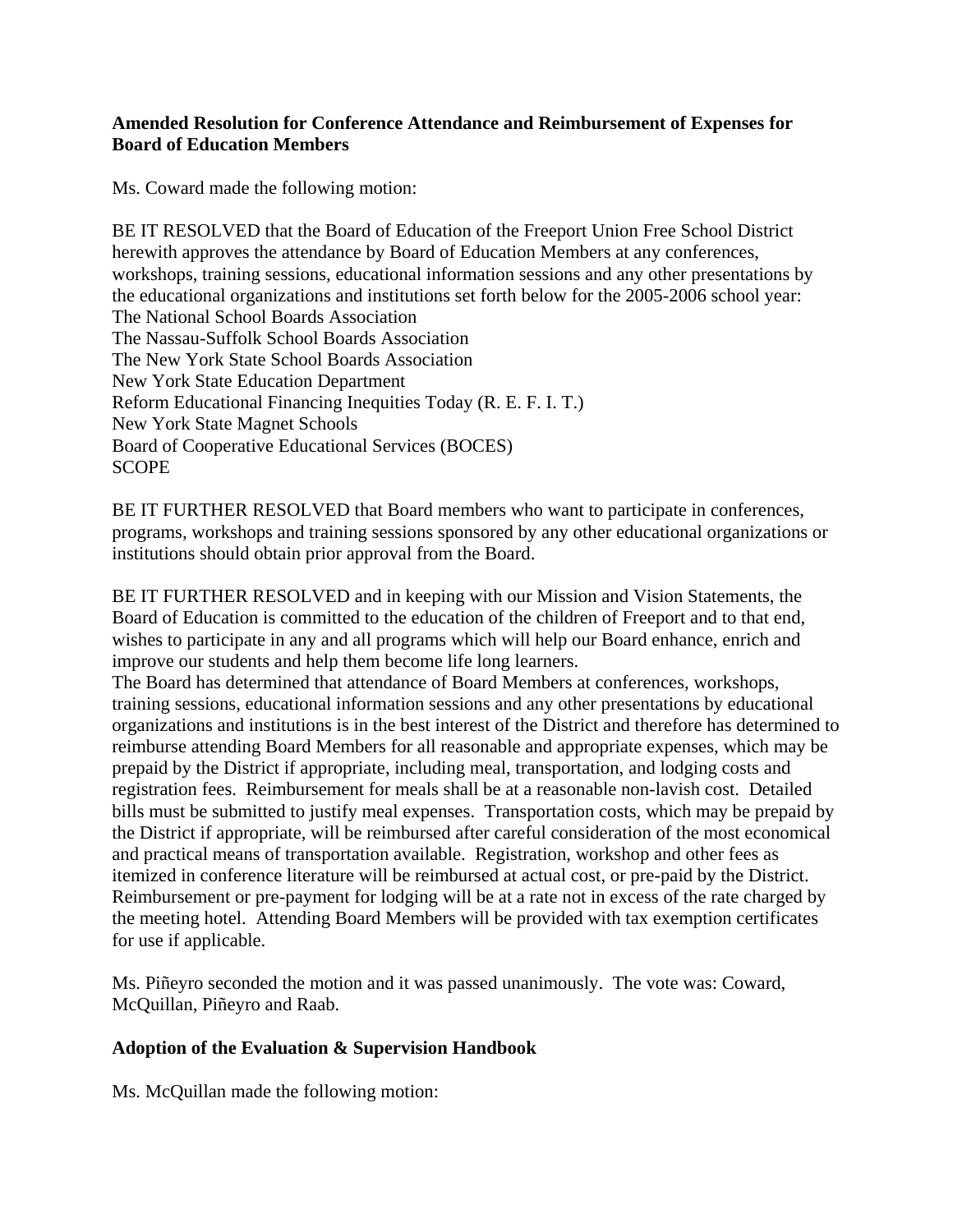BE IT RESOLVED that the Board of Education of the Freeport Union Free School District hereby adopts the new Evaluation and Supervision Handbook for the 2005-2006 School Year.

The motion was seconded by Ms. Coward and unanimously carried: Coward, McQuillan, Piñeyro and Raab.

## **First Reading of the Professional Development Plan**

Ms. Coward made the following motion:

BE IT RESOLVED by the Board of Education of the Freeport Union Free School District that as a first reading the Board of Education of the Freeport Union Free School District hereby acknowledges the receipt of and has had the opportunity to review the Professional Development Plan for the 2005-2006 School Year.

The motion was seconded by Ms. Piñeyro and unanimously carried: Coward, McQuillan, Piñeyro and Raab.

### **Acceptance of Music Bid #528, Supplies and Equipment**

Ms. Piñeyro made the following motion:

BE IT RESOLVED that the Board of Education of the Freeport Union Free School District hereby awards the following bids as listed in the attached Bid Award Report and as recommended in the attached bid recommendation, accepting the lowest responsible bid as per bid specifications, and reserving the right to increase or decrease quantities of each item as needed. (as attached)

The motion was seconded by Ms. Coward and unanimously carried: Coward, McQuillan, Piñeyro and Raab.

#### **Resolution to Participate in Various Cooperative Bids**

Ms. Coward made the following motion:

BE IT RESOLVED that the Board of Education of the Freeport Union Free School District hereby authorizes the school district to participate with other school districts in the joint biding of the various commodities, supplies, equipment, etc. as authorized by the General Municipal Law.

(as attached)

The motion was seconded by Ms. McQuillan and unanimously carried: Coward, McQuillan, Piñeyro and Raab.

### **Resolution to Participate in Long Island Cafeteria Director's Association Cooperative Bids**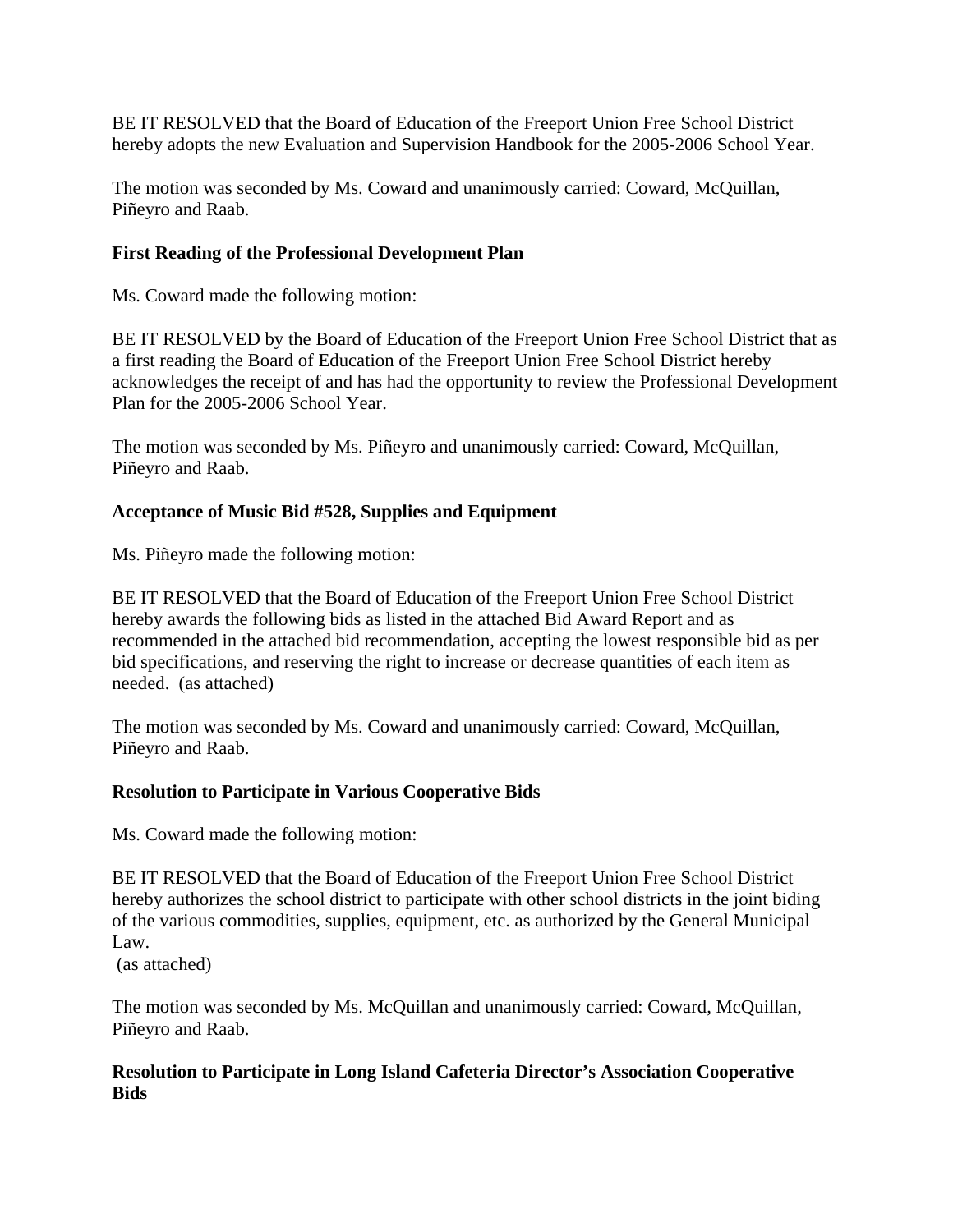Ms. McQuillan made the following motion:

BE IT RESOLVED that the Board of Education of the Freeport Union Free School District hereby agrees to participate in the Long Island Cafeteria Director's Association Cooperative Bids as listed in the attached, for the 2005-2006 School Year.

The motion was seconded by Ms. Piñeyro and unanimously carried: Coward, McQuillan, Piñeyro and Raab.

#### **Executive Session**

At 8:10 p.m., Ms. McQuillan moved to adjourn the meeting to Executive Session to discuss a particular student. The motion was seconded by Ms. Piñeyro and unanimously carried. The vote was: Coward, Ellerbe, McQuillan, Piñeyro and Raab.

At 9:12 p.m., on a motion by Ms. Coward and seconded by Ms. Piñeyro, the Board returned to open session. The vote was: Coward, Ellerbe, McQuillan, Piñeyro and Raab.

#### **Adjournment**

At 9:13 p.m., with no other business, on a motion by Ms. Piñeyro and seconded by Ms. Coward, the Board adjourned the meeting. The vote was unanimous: Coward, Ellerbe, McQuillan, Piñeyro and Raab.

#### **Next Meeting**

The next regularly scheduled meeting of the Board of Education will be an action meeting on August 24, 2005, at Caroline G. Atkinson School.

Respectfully submitted,

Mary R. Bediako, Ed. D. Clerk of the Board

#### BID AWARDS FOR MUSIC SUPPLIES & EQUIPMENT 05/06 #528

**BID OPENING** Friday, June 24, 2005 at 9:00am

**LEGAL NOTICE** Leader, Thursday, June 9, 2005 Long Island Graphic, Thursday, June 9, 2005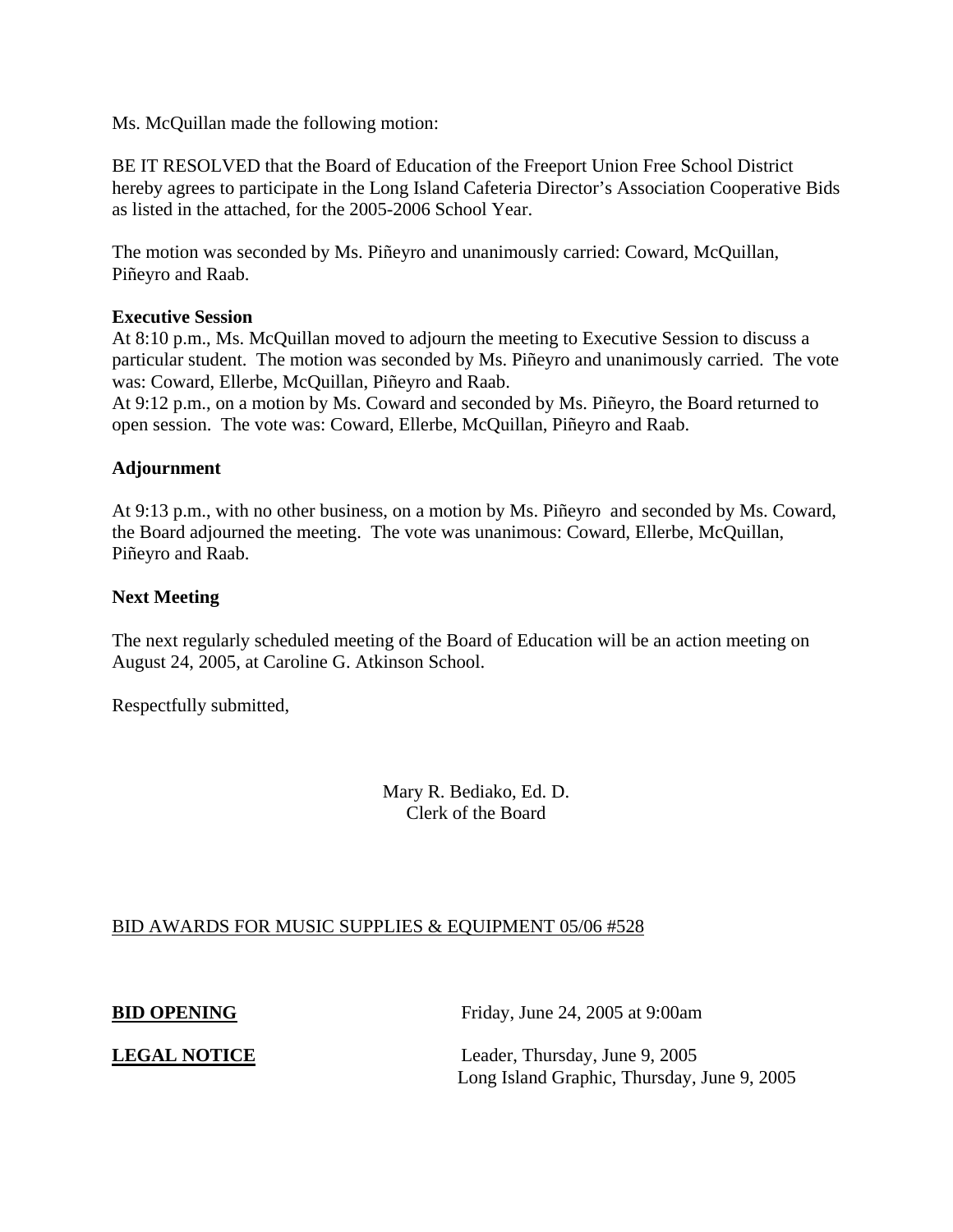#### **BIDS SOLICITED FROM**

American Music Group Liverpool, NY American School Music Berwyn, PA Atlantic Instruments, Inc. Massapequa, NY Brooksmay Music Dallas, TX Catalano Music Products New Hyde Park, NY Cedarhurst Music Corp. Cedarhurst, NY Clarus Works, Ltd. Elmsford, NY Clearvue Chicago, IL Cornet Music Smithtown, NY CPP/Belwin Miami, FL Educational Record Center, Inc. Wilmington, NC EMPS Merrick, NY Explorer Percussion Kansas City, MO Friendship House Cleveland, OH Gamble Music Chicago, IL Gand Music & Sound Northfield, IL Gil Breines Music, Ltd. Deer Park, NY Gooden's Dallas, TX Hal Leonard Milwaukee, WI Henry Holt and Company, Inc. New York, NY Hickey's Music Ithaca, NY Humes & Berg East Chicago, IN Interstate Music Supply New Berlin, WI Jamey Aebersold Jazz, Inc. New Albany, IN JAS Music Corp. Sea Cliff, NY JW Pepper & Sons, Inc. Paoli, PA Kendor Music, Inc. Delevan, NY Lentine's Music Inc. Akron, OH Lewis Music Mineola, NY LI Drum Center Plainview, NY LMI Addison, IL Luck's Music Library Madison Heights, MI Lyons Elkhart, IN Macie Publishing Co. Rockaway, NJ McCormick's Enterprise Inc. Arlington Heights, IL Midwest Drum & Percussion Wichita, KS Midwest Musical Imports Minneapolis, MN Mike Masone Violins Farmingdale, NY Music & Movement Center Princeton, NJ Music In Motion Plano, TX Music Is Elementary Cleveland, OH Music Time, Inc. **Haddonfield**, NJ Music Treasure Co. Richmond, VA National Education Music Co., Ltd. Mountainside, NJ National Music Supply St. Petersburg, FL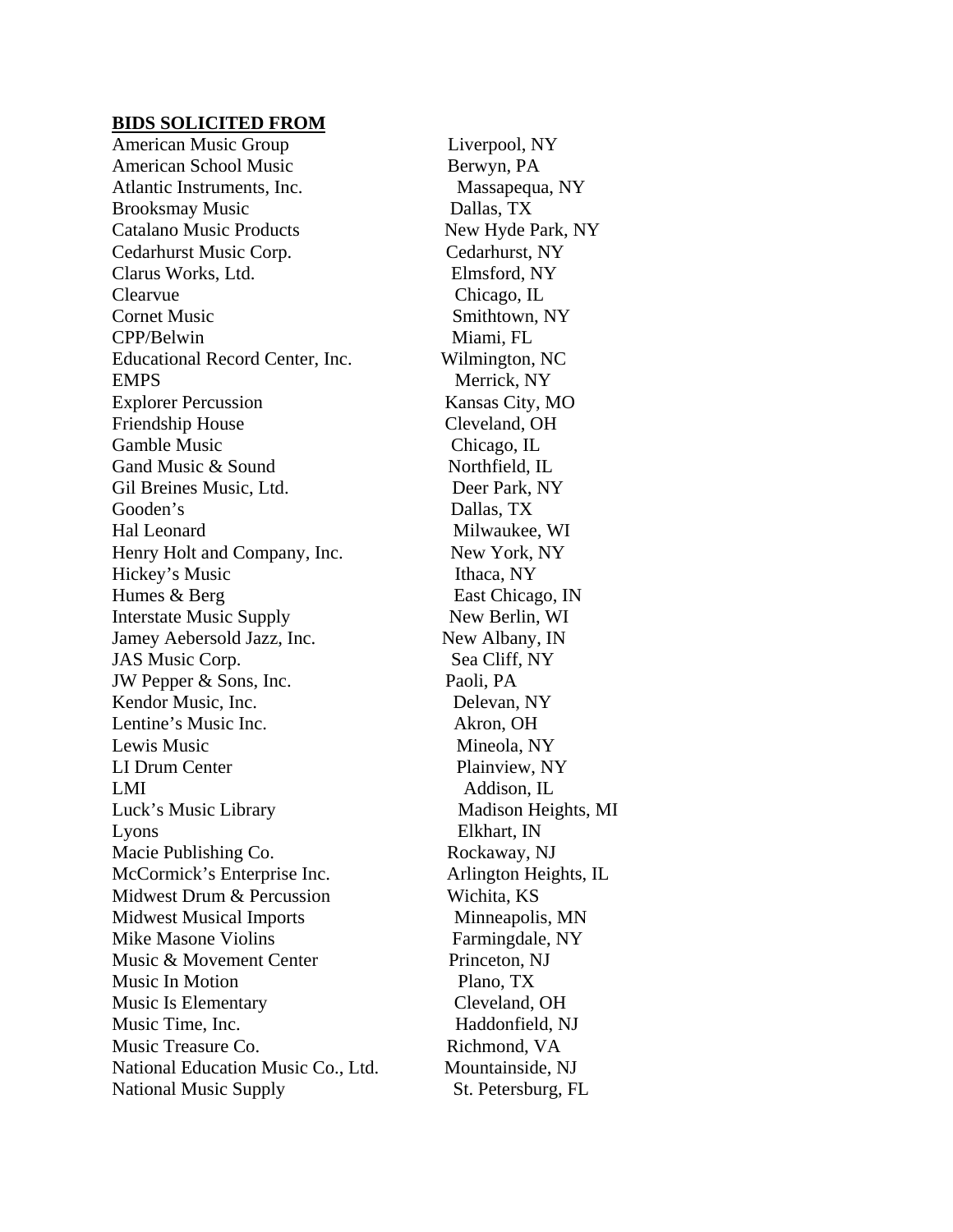| San Diego, CA       |
|---------------------|
| Latham, NY          |
| Wauwatosa, WI       |
| Grand Forks, ND     |
| Port Washington, NY |
| Fort Worth, TX      |
| Hicksville, NY      |
| Green Bay, WI       |
| Ann Arbor, MI       |
| St. Louis, MO       |
| Melville, NY        |
| Tucson, AZ          |
| Willow Grove, PA    |
| San Diego, CA       |
| Scottsdale, AZ      |
| Lynbrook, NY        |
| Wheaton, MD         |
| Jackson Heights, NY |
| Owantonna, MN       |
| Bronx, NY           |
| Coralville, IA      |
| South Bend, IN      |
| Buena Park, CA      |
| Tucson, AZ          |
|                     |

| <b>TOTAL NUMBER OF ITEMS ON BID:</b> | 439 |
|--------------------------------------|-----|
| <b>TOTAL NUMBER OF NOBIDS:</b>       |     |
| <b>TOTAL NUMBER CANCELLED ITEMS:</b> |     |

# **TABULATION OF BIDS RECEIVED**

| <b>COMPANY</b>                     | #ITEMS BID | <b>AMOUNT OF BID</b> |
|------------------------------------|------------|----------------------|
| <b>Advantage Music</b>             | 229        | \$15,114.07          |
| Atlantic Instruments, Inc.         | 10         | \$17,768.95          |
| <b>Catalano Music Products</b>     | 254        | \$25,443.95          |
| <b>Cornet Music</b>                | 81         | \$32,721.25          |
| Friendship House                   | 10         | 228.60<br>S          |
| Gand Music & Sound                 | 38         | \$5,747.00           |
| Gil Breines Music, Ltd.            | 202        | \$35,582.44          |
| Jade Music Ltd.                    | 68         | \$28,912.83          |
| Luck"s Music Library               | 57         | \$2,960.57           |
| Macie Publishing Co.               | 2          | \$4,619.00           |
| <b>Midwest Musical Imports</b>     | 4          | \$2,557.00           |
| <b>Music In Motion</b>             | 20         | \$2,519.43           |
| National Education Music Co., Ltd. | 33         | \$9,811.23           |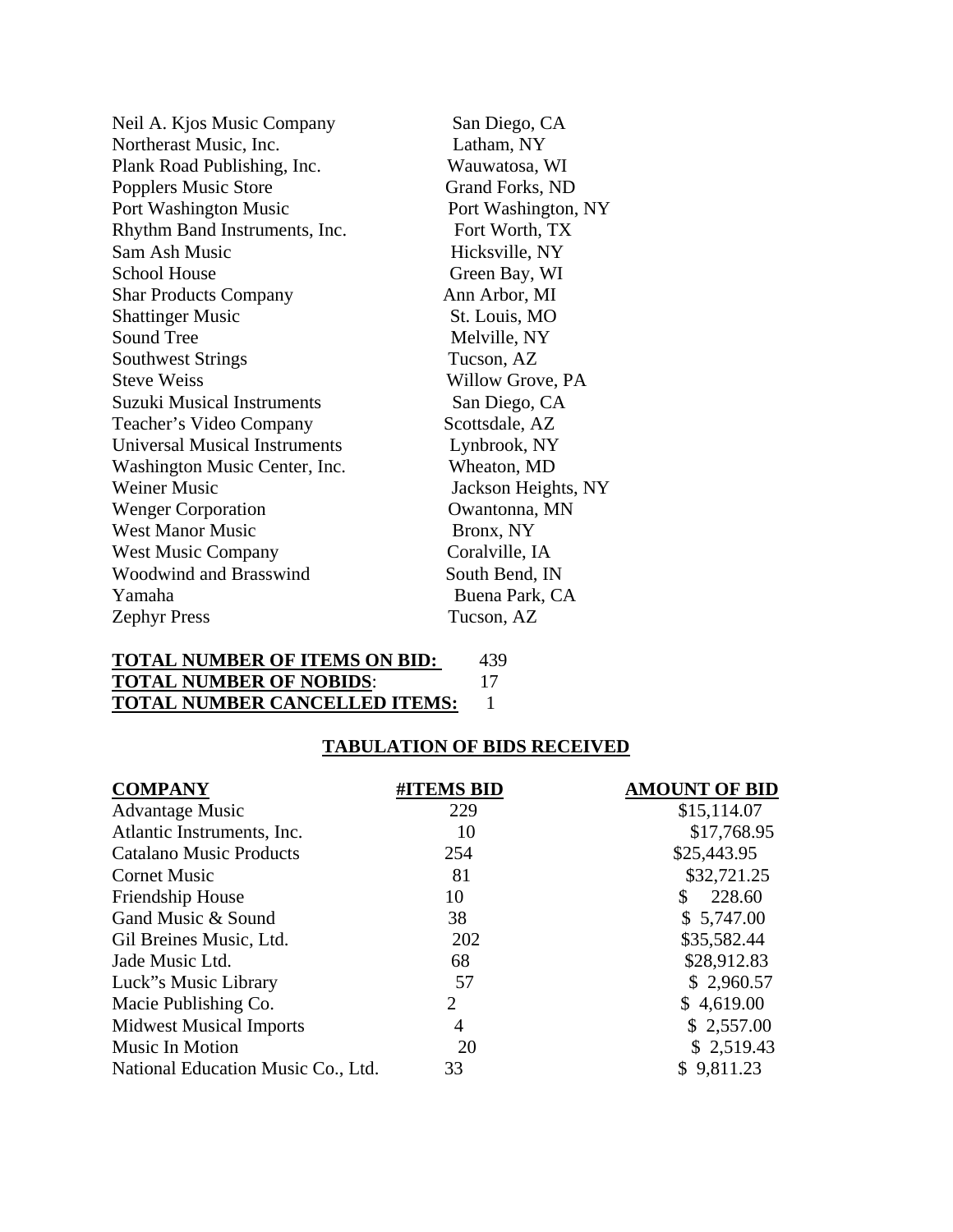| Rhythm Band Instruments, Inc. | 10  | \$2,221.75  |
|-------------------------------|-----|-------------|
| Sam Ash Music                 | 242 | \$37,582.64 |
| <b>Shar Products Company</b>  | 77  | \$35,237.99 |
| Washington Music Center, Inc. | 58  | \$9,106.46  |

This bid consists of musical instruments, music books, videos, cd's, music stands, instrument stands, shoulder rests, strings, bows, reeds, mouthpieces, muffles, and folders.

#### **RECOMMENDATIONS:**

Bid awards for Music Supplies & Equipment 2005/2006 #528 were reviewed by Mr. Puricelli, Coordinator of The Arts, Mrs. Coleman and Mr. Kuncham, Deputy Superintendent of Schools. It is recommended that the bid be awarded on an item by item basis, accepting the lowest bid as per the bid specifications. The district reserves the right to increase or decrease the quantities of each item as needed. The recommended awards are as follows.

# **TABULATION OF BID AWARD**

| <b>COMPANY</b>                     | # ITEMS AWARDED | <b>AMOUNT AWARDED</b>       |
|------------------------------------|-----------------|-----------------------------|
| <b>Advantage Music</b>             | 30              | \$1,789.35                  |
| Atlantic Instruments, Inc.         | 6               | \$16,608.95                 |
| <b>Catalano Music Products</b>     | 76              | \$4,754.25                  |
| <b>Cornet Music</b>                | 33              | \$                          |
| 2,778.58                           |                 |                             |
| Friendship House                   | 4               | 101.90<br>S.                |
| Gil Breines Music, Ltd.            | 43              | \$3,439.86                  |
| Jade Music Ltd.                    | 11              | 727.20                      |
| Luck's Music Library               | $\overline{2}$  | 17.02<br>S                  |
| Music In Motion                    | 13              | 962.53<br>\$                |
| National Education Music Co., Ltd. | 3               | \$<br>975.93                |
| Rhythm Band Instruments, Inc.      | 7               | 72.25<br>\$                 |
| Sam Ash Music                      | 166             | \$10,753.83                 |
| <b>Shar Products Company</b>       | 16              | \$2,502.90                  |
| <b>Washington Music Center</b>     | 10              | \$3,041.20                  |
| <b>TOTAL ITEMS</b>                 | 421             | TOTAL AMOUNT<br>\$48,720.80 |

#### **BID CATALOG DISCOUNTS**

For future purchases for the 05/06 school year, the companies listed below have supplied a discount from their catalog as follows:

| Company                        | <b>Catalog discount</b> |
|--------------------------------|-------------------------|
| <b>Advantage Music</b>         |                         |
| 27% Music/25% supplies         |                         |
| <b>Catalano Music Products</b> | 25%                     |
| <b>Friendship House</b>        | 10% on $$500+$          |
| Gil Breines Music, Ltd.        | 20-40%                  |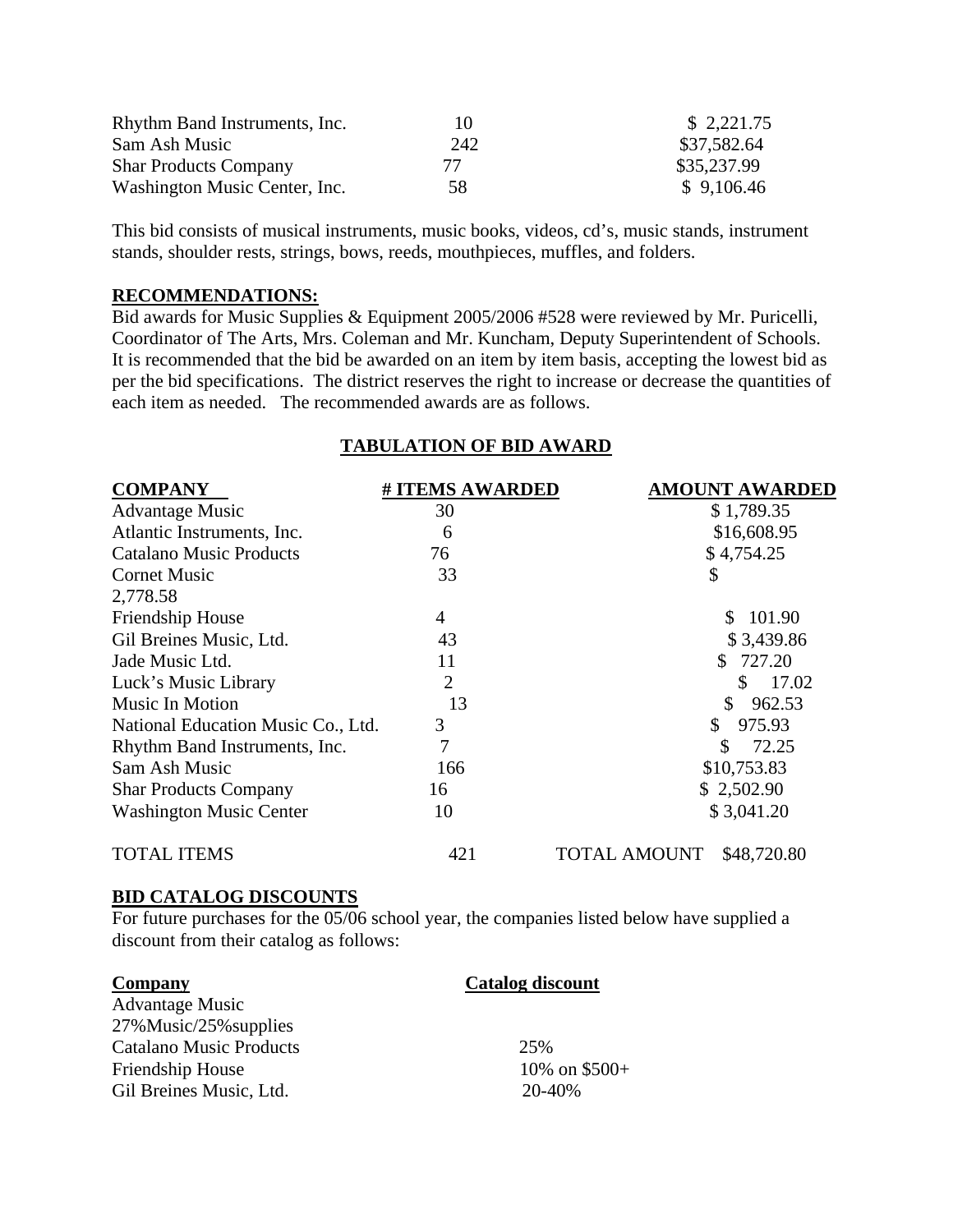| Luck's Music Library              | $0-15%$ on |
|-----------------------------------|------------|
| $$50+$                            |            |
| National Education Music Co., Ltd | 20-50%     |
| <b>Rhythm Band Instruments</b>    | 5%         |
| Sam Ash Music                     | 20-60%     |
| <b>Shar Products Company</b>      | 20%        |
| <b>Suzuki Musical Instruments</b> | 10%        |
| <b>Washington Music Center</b>    | 35%        |

#### **Cooperative Bids**

Be it resolved that the Board of Education of the Freeport Union Free School District hereby authorizes the school district to participate with other school districts in the joint biding of the various commodities, supplies, equipment, etc. as authorized by the General Municipal Law.

Be it resolved that the Freeport School District agrees to participate in the following cooperative bids:

#### **Nassau BOCES Cooperative Bids:**

 Audio Visual/Net TV Audio Visual Supplies Boiler, Duct and Kitchen Exhaust Cleaning Buildings and Grounds Equipment Direct Pricing Carpentry and Building Supplies Carpeting, Installation Chain Link Fencing Classroom & Office Furniture Custodial Supplies Electrical Supplies Exterior Landscaping Fire Extinguishers & Service Floor Tiles and Installation Fuel Oil General Safety & Asbestos Supplies Hazardous Maintenance Handling Removal, Transportation & Disposal HVAC Maintenance and Installation Oil & Gas Burner Service Paint & Paint Supplies Partition Door Safety Systems Plumbing and Heating Supplies Plumbing Service Repair & Maintenance of Asphalt & Cement Concrete Paving Roof Maintenance & Repairs Tools: Power and Hand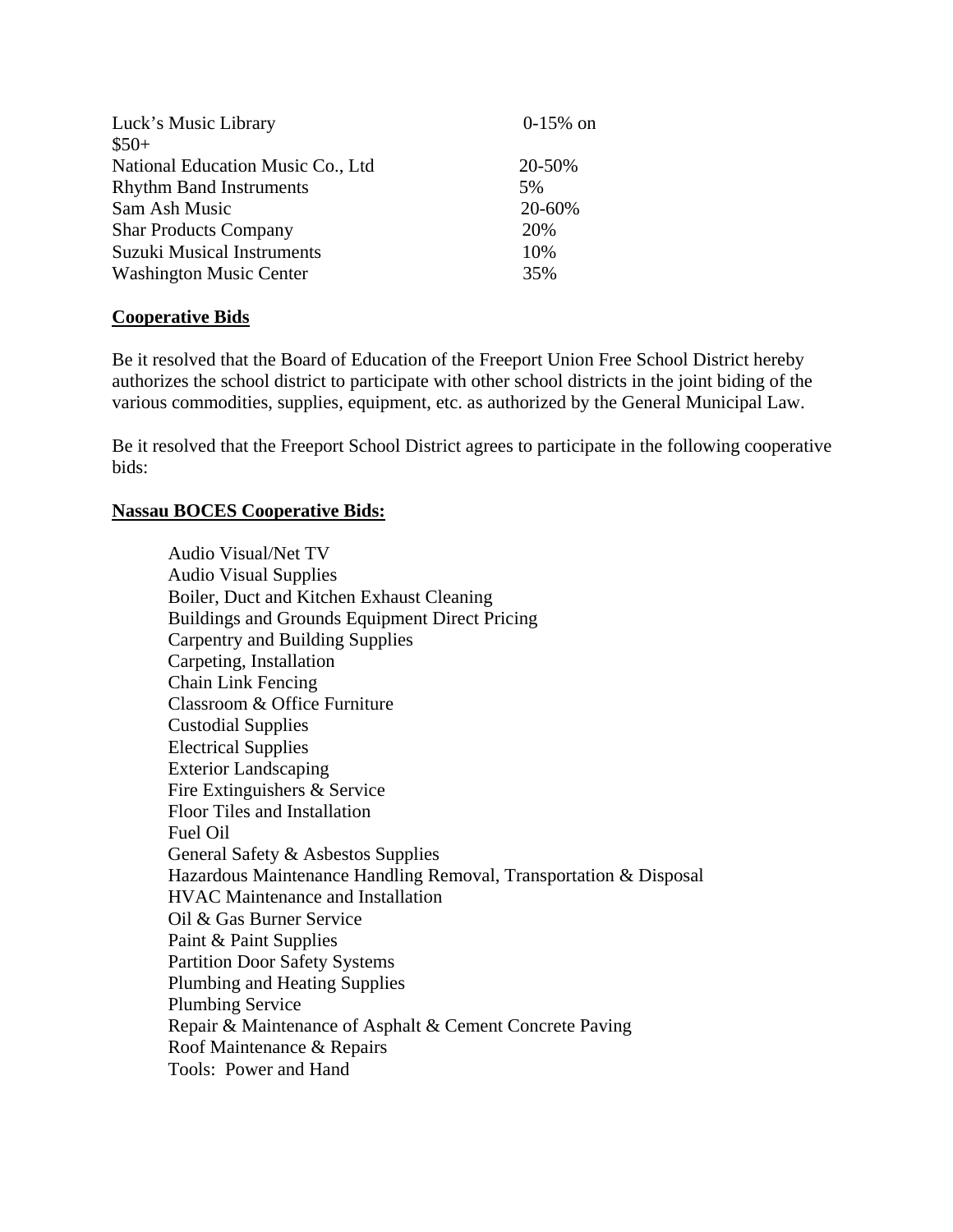Uniforms – Custodial, Security Guards, etc. Venetian Blinds and Shades

#### **School Districts Cooperative Bids**

Wantagh – 2005/2006 Cooperative Custodial Bid

# **Cafeteria Bids**

Long Island Schools Food Service Director's Association Cooperative Bid.

 Bread **Drinks**  Equipment **Grocery**  Ice Cream Milk

Paper Plastics

Bagels

- 
- Dairy Meat Cleaning Supplies Snacks Miscellaneous

#### **Island Cooperative Bid/Educational Data Services**

Athletics Audio Visual Supplies Computer Supplies Carpet Cleaning, Repair, & Replacement Chalkboard Resurfacing Clock & Intercom Service and Repair Electric Motor Repair Electrical Services Elevator Services – Inspection & Repair Exterior Landscape – Athletic Fields & Turf Care Fine Art Supplies Fire Alarm and Sprinkler Service & Repair Fire Extinguisher & Smoke Detector Service Folding Door, Repair & Replacement General Classroom Supplies General Construction/Carpentry Gym & Stage Floor Refinishing Health Supplies Home Economic Supplies HVAC Services Library Supplies Locksmith Lumber Supplies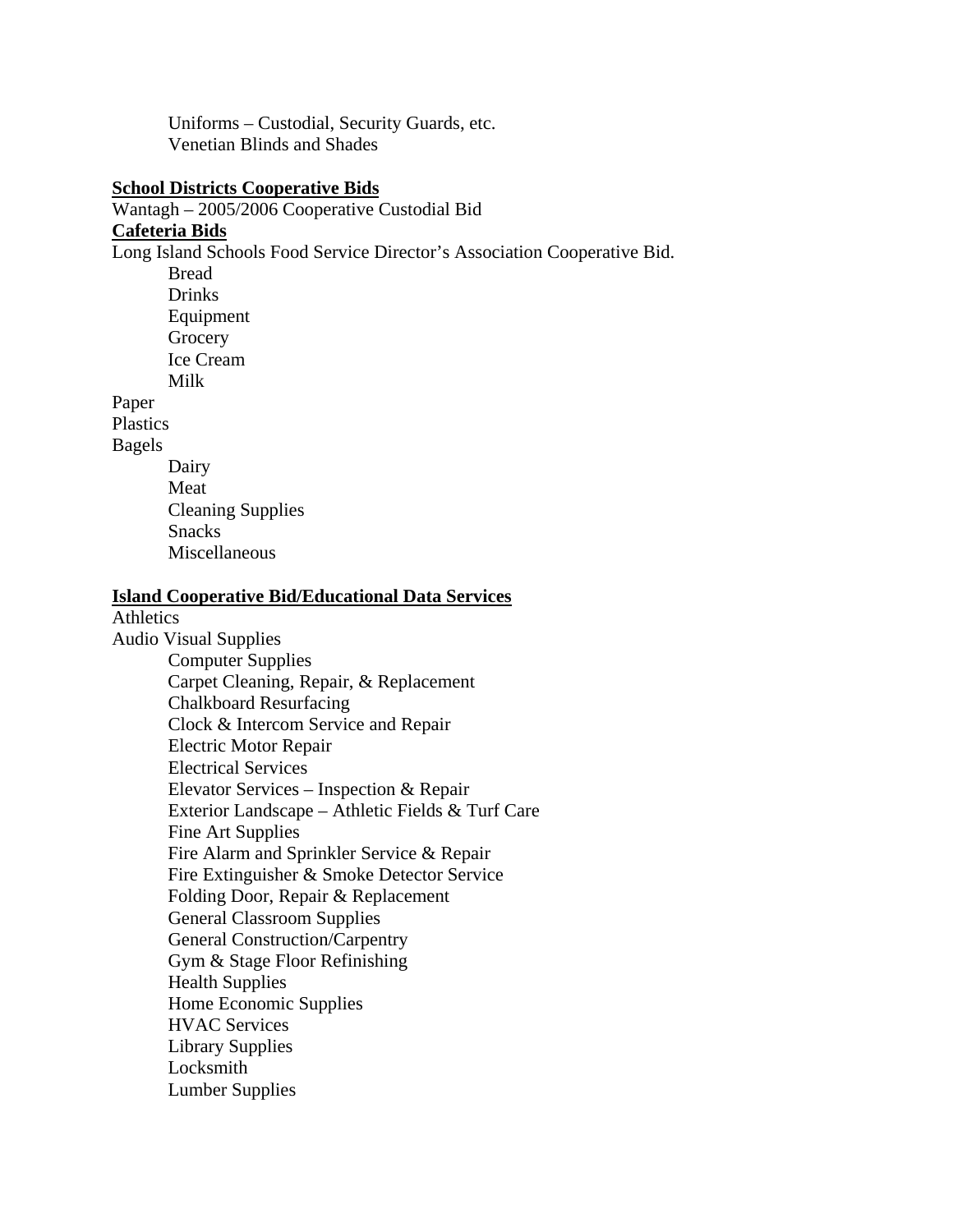Masonry, Concrete & MACDAM Services Office Computer Supplies Painting Photography Supplies Physical Education Supplies Pump Repair Roof Repair & Replacement Science Supplies Scoreboard & Gym Equipment Repair **Island Cooperative Bid/Educational Data Services**

> Stage Curtain & Drapery Services Technology Ed. Supplies Venetian Blind Repair & Replacement Window Glazing & Glass Replacement Window Shade & Repair & Replacement

#### **Southern Westchester BOCES Cooperative Bids**:

 Art Supplies Audio/Visual Supplies & Equipment Cafeteria Food Supplies Custodial Supplies Fine Paper Supplies General School Supplies Laser & Ink Jet Toners Lumber Supplies Microcomputer Hardware Microcomputer Software Office & Classroom Furniture Office Supplies White Boards, Interactive

#### **Village of Freeport**

 Cartage Fuel (district vehicles)

#### **New York State Contracts**

 Air Conditioners Audio Visual Equipment and Accessories Books & Non-print Library Materials & Related Ancillary Svc. Commercial, Institutional, Residential and Office Supplies Elevator Maintenance Facsimile Equipment Industrial Commercial Supplies & Equipment Laboratory and Science Teaching Supplies Library Supplies Miscellaneous Office Supplies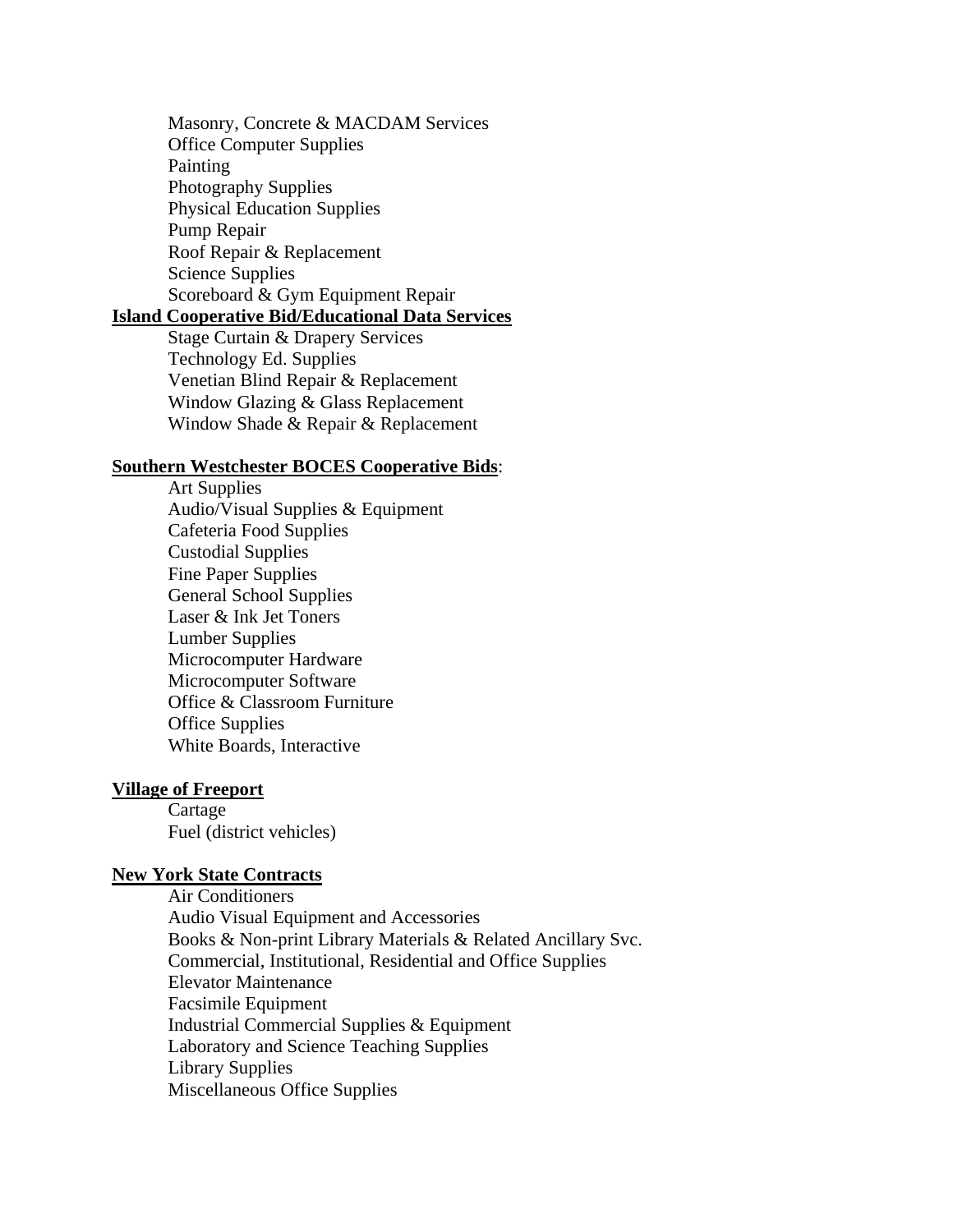School & Art Supplies Serials (Foreign &Domestic Periodicals, Magazines, etc.) Typewriters

Be it further resolved, the recommendations of the Purchasing Steering Committee will be considered when this Board acts on the purchase of said commodities.

Be it further resolved, that the district purchasing agent is authorized to participate in various other Cooperative Bids as necessary and in the best interest of the school district.

# **RESOLUTION OF BOARD OF EDUCATION**

WHEREAS, It is the plan of a number of public school districts in Nassau/Suffolk Counties, New York to bid jointly on Food And Food Service Suppliers for the 2005-2006 school year.

WHEREAS, The FREEPORT UNION FREE SCHOOL DISTRICT is desirous of participating with other districts in Nassau/Suffolk Counties in the joint bidding of the commodities mentioned above as authorized by General Municipal Law, section 119-o and,

WHEREAS, The FREEPORT UNION FREE SCHOOL DISTRICT wishes to appoint a committee to assume the responsibility for drafting of specifications, advertising for bids, accepting and opening bids, reporting the results to the Board of Education and making recommendations thereon; therefore,

BE IT RESOLVED, that the BOARD OF EDUCATON of the FREEPORT UNION FREE SCHOOL DISTRICT, hereby appoints the Long Island School Food Service Director's Association Cooperative Bid Committee to represent it in all matters related above, and,

BE IT FURTHER RESOLVED, that the FREEPORT UNION FREE SCHOOL DISTRICT Board of Education authorizes the above mentioned committee to represent it in all matters leading up to the entering into a contract for the purchase of the above mentioned commodities, and,

BE IT FURTHER RESOLVED, that the FREEPORT UNION FREE SCHOOL DISTRICT Board

of Education agrees to assume its equitable share of the costs of the Cooperative bidding, and,

# BE IT FURTHER RESOLVED, that the FREEPORT UNION FREE SCHOOL DISTRICT Board

of Education agrees 1) to abide by majority decisions of the participating districts on quality standards;2) that unless all bids are rejected, it will award contracts according to the recommendations of the committee;3) that after award of contract(s) it will conduct all negotiations directly with the successful bidder(s).